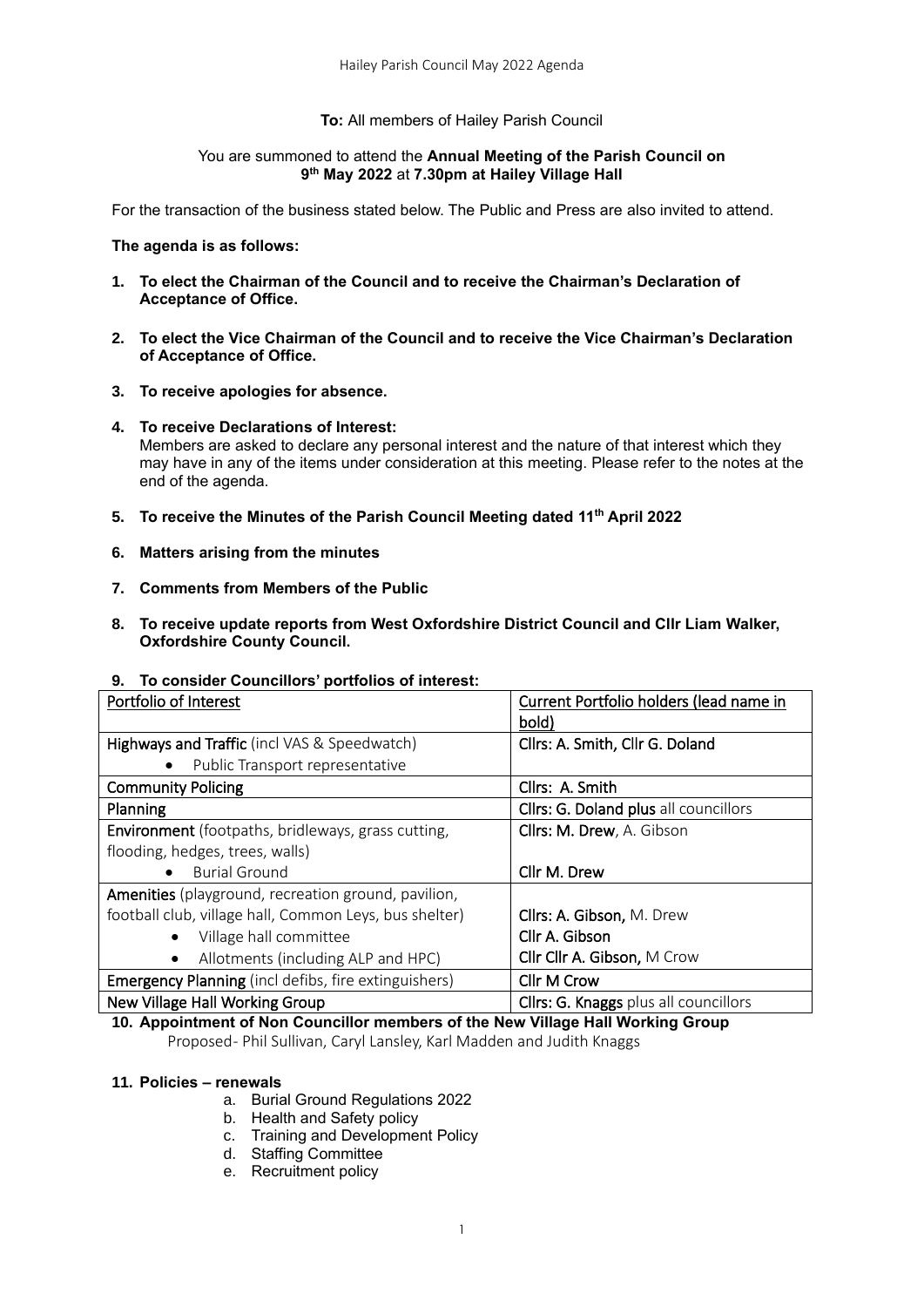- f. Member Officer protocol
- g. Dignity at Work
- h. Grievance policy
- i. Anti Bullying and Harassment Policy 2022

# **12. Planning: To receive an update report** (Giles Doland)

# **(a) Planning applications received:**

| Ref no: | <b>Address</b> | Proposal |
|---------|----------------|----------|
|         |                |          |

# **(b) Decisions outstanding:**

| Ref no:                 | <b>Address</b>                                                               | Proposal                                                                                                                                                                                                                                             | <b>PC Decision</b>                                           |
|-------------------------|------------------------------------------------------------------------------|------------------------------------------------------------------------------------------------------------------------------------------------------------------------------------------------------------------------------------------------------|--------------------------------------------------------------|
| 14/01671/OUT            | Land northwest of<br>Woodstock Rd, Witney                                    | Outline application for the erection of up to 200<br>residential dwellings and associated vehicular,<br>pedestrian and cycle access, related highway<br>works, drainage and landscape works<br>including provision of public open space<br>(Amended) | PC - Object<br>$WODC -$<br>Under<br>Consideration            |
| 19/03317/FUL<br>amended | Land west of Hailey Rd,<br>Witney                                            | Erection of 106 (reduced from 110) residential<br>dwellings, changes to layout to increase area<br>of public open space, increase in percentage<br>of affordable housing                                                                             | PC - Object<br>$WODC -$<br>Under<br>Consideration            |
| 21/03561/FUL            | Farm Buildings southeast<br>of Crawley Hill Farm,<br>Foxburrow Lane, Crawley | Conversion of a barn to a dwelling, works to<br>include the addition of a pitched roof to provide<br>first floor living space                                                                                                                        | $WODC -$<br>Under<br>Consideration                           |
| 21/03891/FUL            | Orchard House, Downhill<br>Lane Hailey                                       | Conversion of two barns to create two self-<br>contained unites with associated parking.                                                                                                                                                             | $WODC -$<br>Under<br>Consideration                           |
| 22/00615/S73            | The Haybarn, Burycroft<br>Farm Crawley Road                                  | Variation of conditions 2 and 8 of planning<br>permission 20/02536/FUL to allow alterations<br>to landscaping and proposed driveway                                                                                                                  | $PC - No$<br>objection<br>$WODC -$<br>Under<br>Consideration |
| 22/00919/HHD            | 13 Hemplands Poffley End<br>Hailey                                           | Extensions to the side and rear.                                                                                                                                                                                                                     | No objection                                                 |
| 22/00843/HHD            | 25 Middletown Hailey                                                         | Single Story rear extension to kitchen and form<br>an additional bedroom with ensuite.                                                                                                                                                               | No objection                                                 |

#### **c) Decisions made:**

| Ref no:      | <b>Address</b>                       | <b>Proposal</b>                                                                                                                     | <b>Decision</b> |
|--------------|--------------------------------------|-------------------------------------------------------------------------------------------------------------------------------------|-----------------|
| 22/00498/HHD | 1 Delly Close Hailey Witney          | Erection of post and rail fencing around the<br>exposed front and side perimeter of the<br>Property                                 | <b>APPROVED</b> |
| 22/00464/HHD | The Garden House Delly<br>End Hailev | Erection of a single storey infill extension to<br>existing dwelling                                                                | <b>APPROVED</b> |
| 22/00598/HHD | Field House, Church Lane<br>Hailey   | Erection of a two storey rear extension to<br>include alterations to existing roof and<br>construction of porches to front and side | <b>APPROVED</b> |

# **13. Awarding of annual grants** Grant to Hailey Church of £1,000

# **14. Platinum Jubilee (Cllr Andy Smith)**

**15. Village Hall (Cllr Ann Gibson)**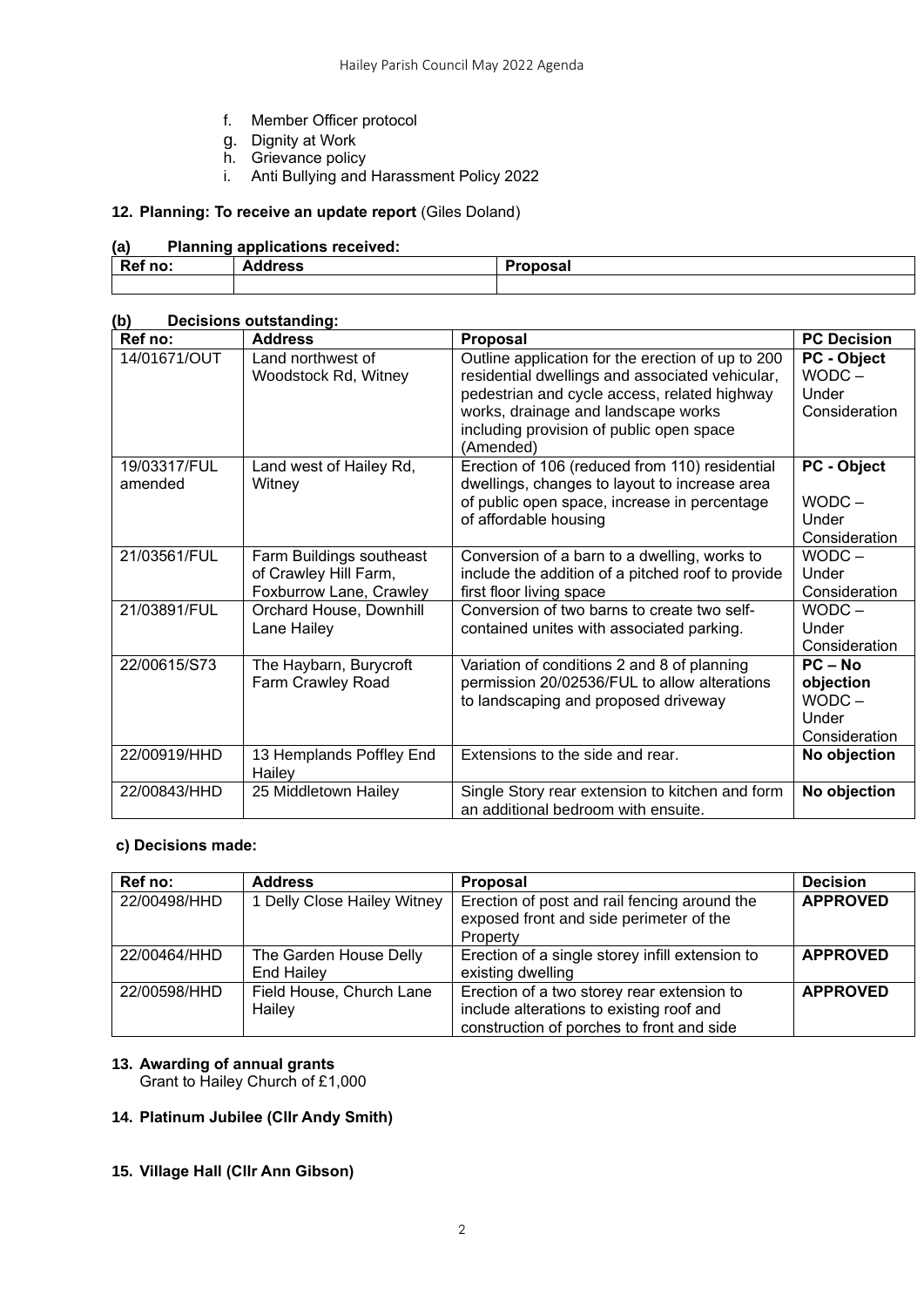**(a)** Village Hall Management Committee

## **16. New Village Hall (Cllr Graham Knaggs)**

- 1) To receive the notes of the Joint Meetings of the Parish Council and the New Village Hall Working Group.
- 2) Alternative locations for the new Village Hall.
- 3) Identification of criteria for the assessment and selection of tender submissions

Invitations to tender – to enable us to select an architect – have been sent to six architecture companies. Closing date for tender submissions is end May.

**17. To receive a Neighbourhood Policing Report** (Cllr Andy Smith)

- **18. Amenities** (Cllr Ann Gibson)
	- **(a) Playground**

#### **Routine inspection**

- **(b) Sale of Wood Green** (Tracey Cameron)
- **(c) Update on installation of defibrillator at New Yatt** (Giles Doland)
- **19. Highways and Traffic: To receive update reports.** (Cllr Andy Smith)

# **20. Update on Flooding Working Group (Cllr Andy Smith)**

#### **21. Environment** (Cllr Michael Drew)

- **a) Burial Ground.**
- **b) Footpaths**
- **c) Trees**

Willow tree at Delly Pool Tree in old Burial Ground Tree in Recreation Ground – beyond Sport Pavilion Tree in Poffley End – main road, beyond Geese field Tree at Vine Farm green

**d) Sign at Delly End.**

#### **e) Poffley End notice board**

The notice board at Poffley End has now been repaired and reinstalled.

#### **22. Allotments (including Allotments for Labouring Poor Charity) ALP:**

**(a)** Update on request to purchase strip of land or an easement along Priest Hill Lane adjoining Giernalls Triangle by Leda Properties.

A draft Heads of Agreement has been prepared for an easement providing Surface and Foul Water Drainage Rights across the property – details previously circulated to Councillors. The consideration has increased from the original suggestion of £5,000 to £20,000. Agent's and Solicitors fees will be covered by the Grantee.

#### **(b) Update on Hemplands allotments:**

- Water supply
- Update on laying grass paths

#### **(c) Update on Poffley End Lane allotments:**

**23. Parish Emergency Plan** (Martin Crow) Deferred to the June meeting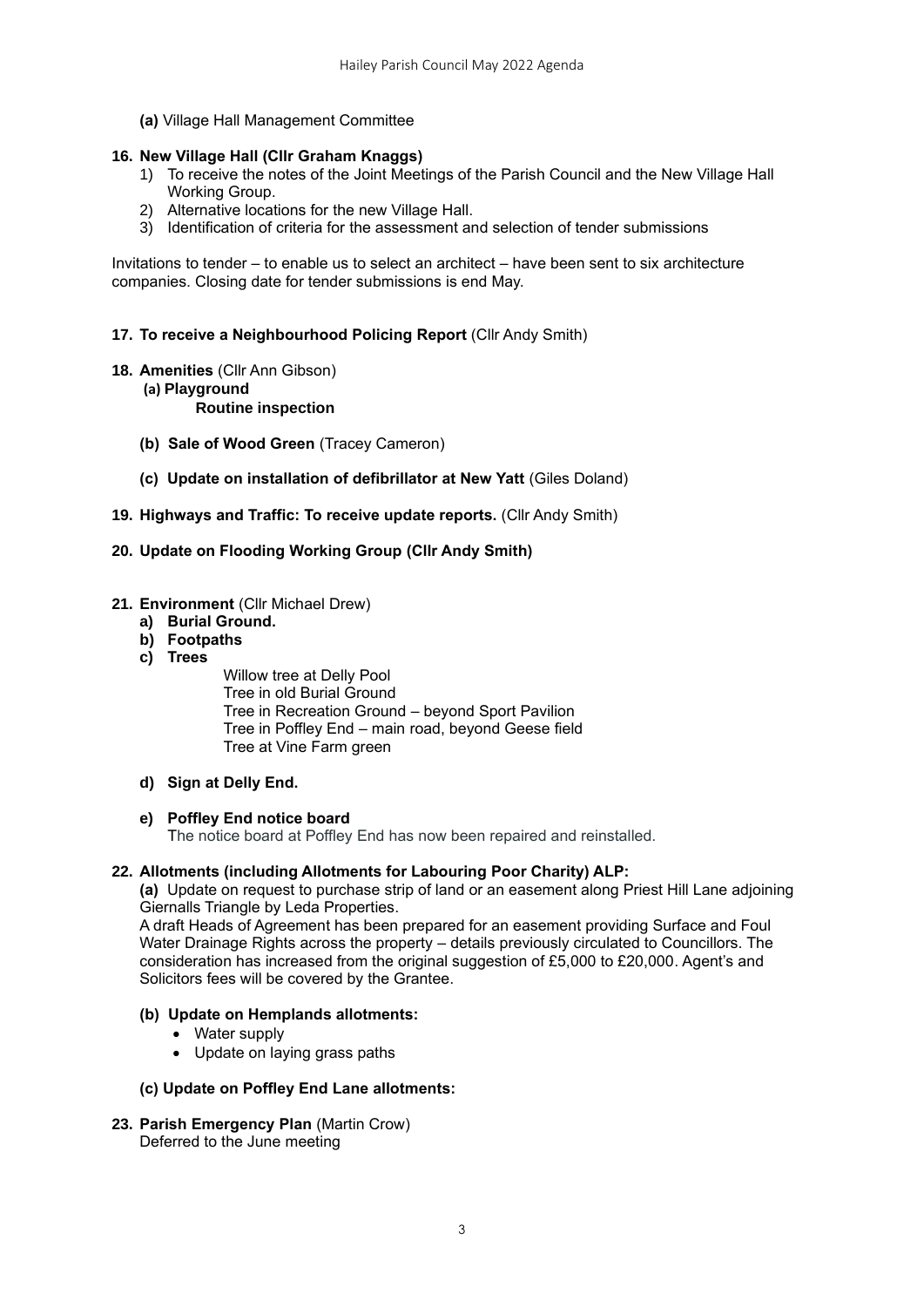# **24. Finance and Administration:**

- **(a) 2021-22 Year-end accounts** (Tracey Cameron)
- **(b) Council Insurance - £855.46 Renewal Price**

#### **(c) Payments received:**

| <b>Oxfordshire County Council</b> | <b>Grass Cutting</b>                     | £1,299.18 |
|-----------------------------------|------------------------------------------|-----------|
| <b>WODC</b>                       | Precept                                  | £18,050   |
| Unity Instant Access Account      | <b>Transfer to Unity Current Account</b> | £5000.00  |
| <b>HMRC</b>                       | VAT Refund                               | £1,571.45 |
| <b>Public Sector Deposit</b>      | Interest                                 | £14.04    |
| P Simpkins                        | Refund of Tommy Money                    | £200.00   |

## **(d) Accounts for authorisation and payment:**

| <b>Tracey Cameron</b>      | Clerk's March                                                     | £494.29 |
|----------------------------|-------------------------------------------------------------------|---------|
|                            | Expenses/Allowance                                                | £18.78  |
|                            | Total:                                                            | £513.07 |
| <b>HMRC</b>                | Income Tax $-$ (6 <sup>th</sup> Feb $-$ 5 <sup>th</sup> Mar 2022) | £102.17 |
| <b>HMRC</b>                | Income Tax $-$ (6 <sup>th</sup> Mar $-$ 5 <sup>th</sup> Apr 2022) | £100.91 |
| <b>G&amp;D Franklin</b>    | <b>Poffley End Notice Board - previously</b>                      | £220.00 |
|                            | agreed by the P/C April meeting.                                  |         |
| Rogers Gardens             | <b>Burial Ground Hedge Cut</b>                                    | £200.00 |
| <b>Water Plus</b>          | Hemplands Allotment Water Charge                                  | £60.26  |
| <b>Hailey Village Hall</b> | <b>Parish Council Meetings</b>                                    | £30.00  |

# **(e) Hailey Parish Council bank balances**

| To 30th April 2022                                 |            |
|----------------------------------------------------|------------|
| <b>Unity Trust Current Account</b>                 | £25,725.35 |
| Unity Trust Deposit account                        | £28,718.13 |
| <b>COIF Public Sector Deposit Fund</b>             | £35,000.00 |
| Allotments for Labouring Poor                      |            |
| Allotments for Labouring Poor COIF deposit account | £18,800.00 |

# **25. Correspondence received**

#### **26. Other Items to Note**

- **(a)** Commercial activity in the Children's Play Area and Recreation Ground
- **(b)** Dog Waste Bins
- **(c)** Bird Scarer
- **(d)** CCLA Change of Address

**(e)** HSBC ALP Change of Address

#### **27. Comments from Members of the Public**

#### **28. Dates of Parish Council meetings 2021-22:**

Monday 13<sup>th</sup> June 2022\* Monday 11<sup>th</sup> July 2022 Monday 8<sup>th</sup> August 2022 Monday 12<sup>th</sup> September 2022\* Monday 10<sup>th</sup> October 2022 Monday 14<sup>th</sup> November 2022 Monday 12<sup>th</sup> December 2022<sup>\*</sup> \* denotes Joan Smith Educational Charity meetings

**Clerk to the Council Tracey Cameron**